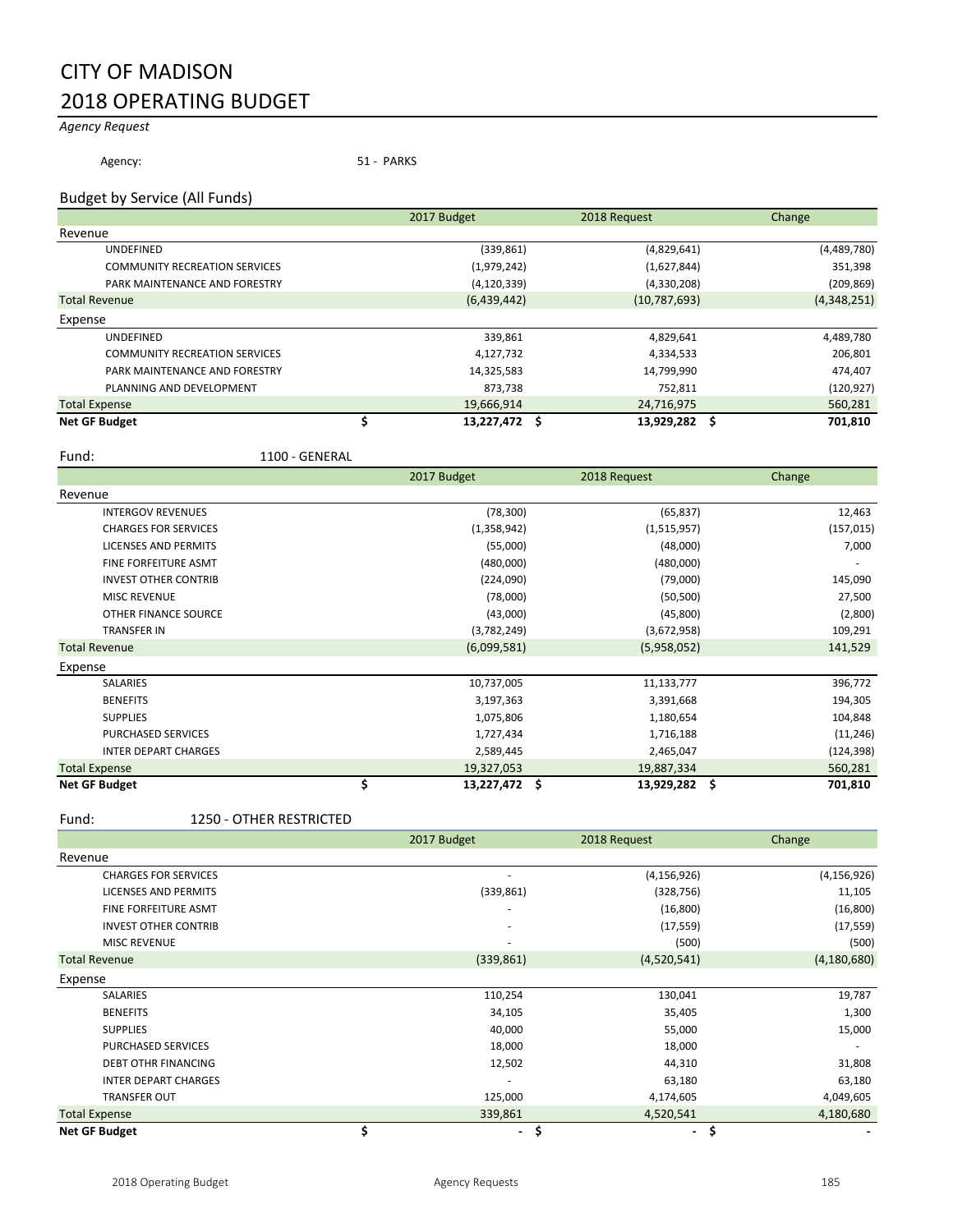## CITY OF MADISON 2018 OPERATING BUDGET

## *Agency Request*

Agency: 51 - PARKS

## Position Summary by FTE

|                             | 2017 Budget | 2018 Request | Change |
|-----------------------------|-------------|--------------|--------|
| <b>ARBORIST 1</b>           | 21.00       | 21.00        |        |
| <b>ARBORIST 2</b>           | 8.00        | 8.00         |        |
| <b>CEMETERY OPRS LDWKR</b>  | 1.00        | 1.00         |        |
| <b>CONS CURATOR ASST</b>    | 1.00        | 1.00         |        |
| <b>CONSERV TECH</b>         | 2.00        | 2.00         |        |
| <b>CUSTODIAL WKR 1</b>      | 1.00        | 1.00         |        |
| EQPT OPR 2                  | 2.00        | 2.00         |        |
| EQPT OPR 3                  | 7.00        | 7.00         |        |
| FACILITY MAINT WKR - CG16   | 2.00        | 2.00         |        |
| <b>FORESTRY SPEC</b>        | 3.00        | 3.00         |        |
| GARDENER                    | 6.00        | 6.00         |        |
| <b>GARDENER-LEAD</b>        | 1.00        | 1.00         |        |
| <b>HORTICULTURIST</b>       | 1.00        | 1.00         |        |
| MAINT MECH 2 - CG16         | 2.00        | 2.00         |        |
| PKS EQUIP MECH 1            | 2.00        | 2.00         |        |
| PKS EQUIP MECH 2            | 1.00        | 1.00         |        |
| PKS MAINT MECHANIC          | 4.00        | 4.00         |        |
| PKS MAINT WKR               | 41.00       | 41.00        |        |
| PKS OPR LDWKR               | 3.00        | 3.00         |        |
| PLAYGROUND TECH             | 1.00        | 1.00         |        |
| PUB WKS LEADWKR             | 4.00        | 4.00         |        |
| WELDER - CG16               | 1.00        | 1.00         |        |
| PK RANGER LDWKR             | 1.00        | 1.00         |        |
| PK RANGER                   | 2.35        | 2.35         |        |
| <b>PARKS WORKER</b>         | 3.75        | 3.75         |        |
| PROGRAM ASST 3 - CG17       | 1.00        | 1.00         |        |
| <b>ACCOUNTANT 2</b>         | 1.00        | 1.00         |        |
| <b>ASST PKS SUPERINTEND</b> | 2.00        | 2.00         |        |
| <b>BOTANICAL CENTER DIR</b> | 1.00        | 1.00         |        |
| <b>CITY FORESTER</b>        | 1.00        | 1.00         |        |
| CONS RESOURCE SUPV          | 1.00        | 1.00         |        |
| <b>FORESTRY OPR SUPV</b>    | 1.00        | 1.00         |        |
| HORTICULTURE SUPV           | 1.00        | 1.00         |        |
| LANDSCAPE ARCHITECT4        | 1.00        | 1.00         |        |
| LANDSCAPE ARCHITECT3        | 3.00        | 3.00         |        |
| LANDSCAPE CONSTR SUP        | 1.00        | 1.00         |        |
| <b>MAD PKS FD COORD</b>     | 1.00        | 1.00         |        |
| OLBR FAC/VOL COORD          | 1.00        | 1.00         |        |
| PKS COM REL COORD           | 1.00        | 1.00         |        |
| PKS FAC/MAINT SUPV          | 1.00        | 1.00         |        |
| PKS GEN SUPV                | 3.00        | 3.00         |        |
| PKS OPER MGR                | 1.00        | 1.00         |        |
| PKS PLAN/DEV MGR            | 1.00        | 1.00         |        |
| PUB WKS FORE                | 1.00        | 1.00         |        |
| <b>RECR SERVS COORD</b>     | 2.00        | 2.00         |        |
| STS USE STAFF TEAM C        | 1.00        | 1.00         |        |
| SURVEYOR 2                  | 1.00        | 1.00         |        |
| TREE TRIMMER FORE           | 2.00        | 2.00         |        |
| WARNER PK FAC MGR           | 1.00        | 1.00         |        |
| PKS COMM SERVS MGR          | 1.00        | 1.00         |        |
| ADMIN ASST - CG20           | 1.00        | 1.00         |        |
| ADMIN CLK 1 - CG20          | 4.00        | 4.00         |        |
| CLERK-TYP 2 - CG20          | 1.00        | 1.00         |        |
| PROGRAM ASST 1 - CG20       | 2.00        | 2.00         |        |
| PROGRAM ASST 2 - CG20       | 2.00        | 2.00         |        |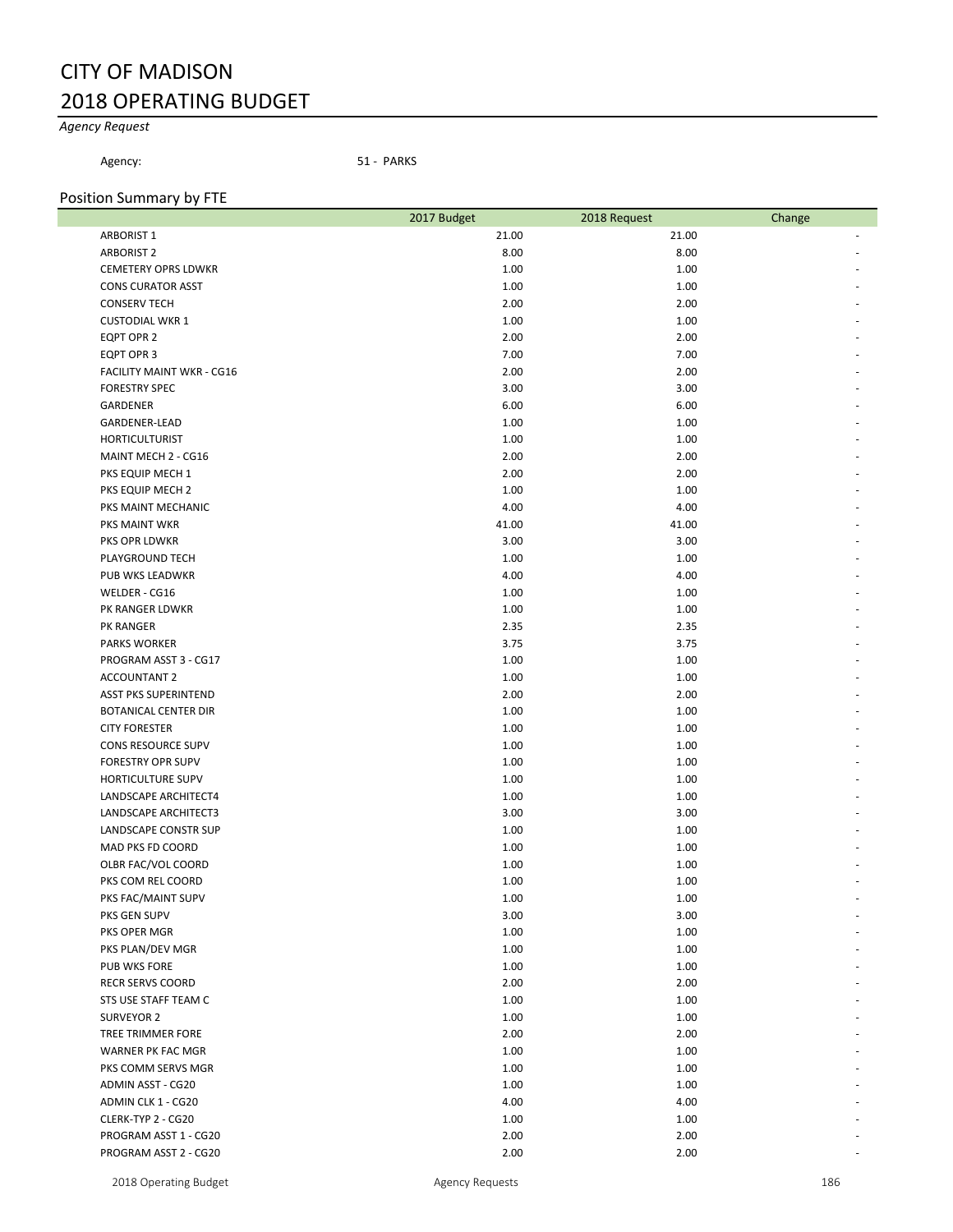## CITY OF MADISON 2018 OPERATING BUDGET

*Agency Request*

| TOTAL |                             |            | 171.10 | 171.10 | $\overline{\phantom{0}}$ |
|-------|-----------------------------|------------|--------|--------|--------------------------|
|       | PLUMBER                     |            | 1.00   | 1.00   |                          |
|       | <b>ELECTRICIAN FOREPERS</b> |            | 1.00   | 1.00   | -                        |
|       | CARPENTER                   |            | 2.00   | 2.00   | -                        |
|       | <b>PARKS SUPT</b>           |            | 1.00   | 1.00   |                          |
|       | PROGRAM ASST 1              |            | 1.40   | 1.40   |                          |
|       | ADMIN CLK 1 - PT - CG20     |            | 0.60   | 0.60   |                          |
|       | Agency:                     | 51 - PARKS |        |        |                          |
|       |                             |            |        |        |                          |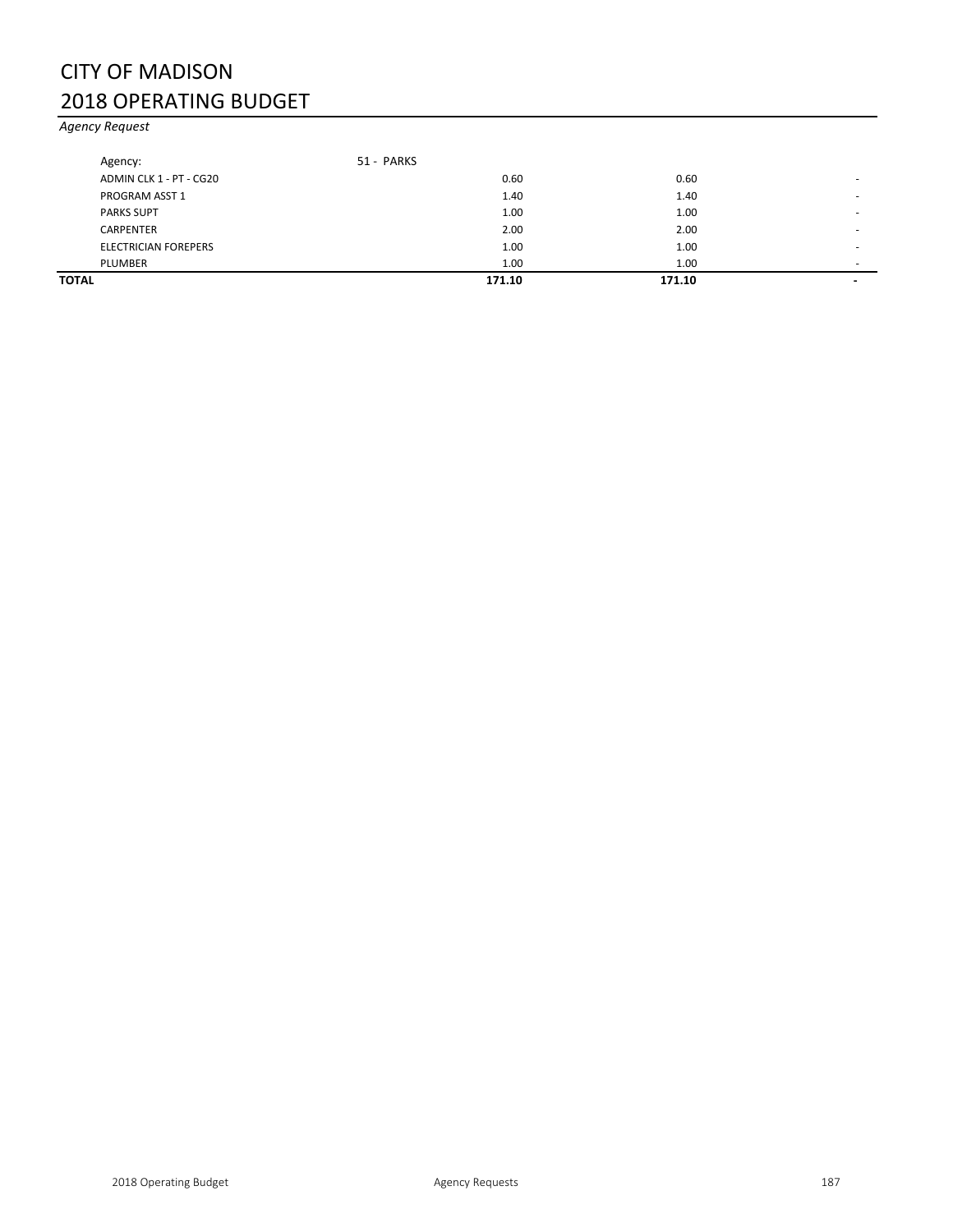TO: David Schmiedicke, Finance Department

FROM: Eric Knepp, Parks Superintendent

DATE: July 13, 2017

#### **RE: 2018 Parks Division Requested Operating Budget**

The 2018 requested operating budget for the Parks Division includes a request for levy support of the Parks Division at the targeted amount of \$13,604,282. This equates to approximately \$54 annually per resident of the City of Madison. Parks is proud of being able to provide the wide array of low to no cost opportunities to all members of our community for an average monthly cost of less than \$5 to taxpayers.

The 2018 requested budget includes an Urban Forestry Special Charge that will fund \$4,089,605 of General Fund support, with \$3,469,458 of funding for Forestry operations (the remaining \$620,147 is for Streets). This equates to a change of \$189,119 from the 2017 budget and unless there is a significant policy change, will likely lead to very minor changes  $\langle \langle 1\% \rangle$  to the average customer.

The key goals for 2018 include:

- Establish a Madison Parks Division Equity Strategy by building off successful projects (Allied Park) and programs (Park Worker program).
- Accomplish Emerald Ash Borer Mitigation Plan Goals for removal, replanting, and expanded treatments.
- Provide a Gypsy Moth Suppression program as needed to support a healthy urban forest.
- Continue existing services for Warner Park Community Recreation Center, Olbrich Botanical Gardens, Conservation Park Maintenance, Aquatics, Forest Hill Cemetery, Mall Maintenance, and Park Rangers.
- Establish a Madison Parks Division equity strategy.
- Continue developing improved processes for asset management and data collection to inform strategic management initiatives.
- Continue implementation of land management work across the 5,000 acres of parkland pursuant to the Board of Park Commissioner's Land Management Policy.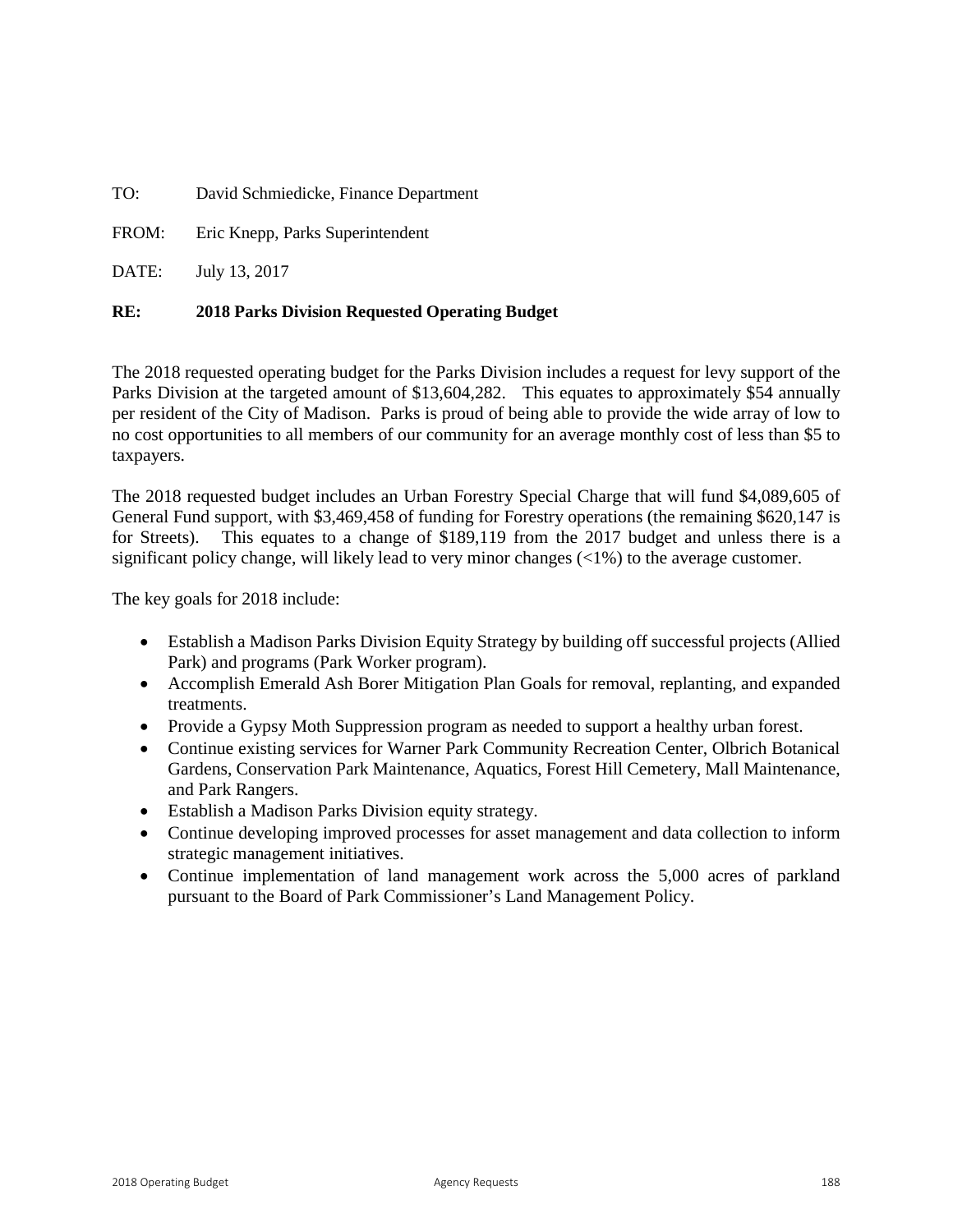#### **SERVICE IDENTIFYING INFORMATION**

SELECT YOUR AGENCY:

#### Parks Division

SELECT YOUR AGENCY'S SERVICE:

Community Recreation Services

SERVICE DESCRIPTION:

This service is responsible for programming, volunteers, aquatics, rangers, permits, and community events. This service includes City provided services as well as regulating private and non-profit services and events.

#### **SERVICE GOALS**

What community need does the service address?

This service assists in bringing group events to Madison that contribute to the community's quality of life and facilitates use of City-owned parks and recreation facilities. The service is working to enhance online information, permit processing, reservations and events, and maintain ranger patrols in all parks across the system. Bridging the gap between provision and utilization, this service ensures that City parks are accessible to all members of the Madison community.

Who are the recipients of the service?

The primary customers of this service include permit holders, reservation customers, event organizers, athletic field reservation holders, and community members who attend events. City sponsored events and programming can also accrue positive benefits for all members of the community by fostering social cohesion and a sense of local identity.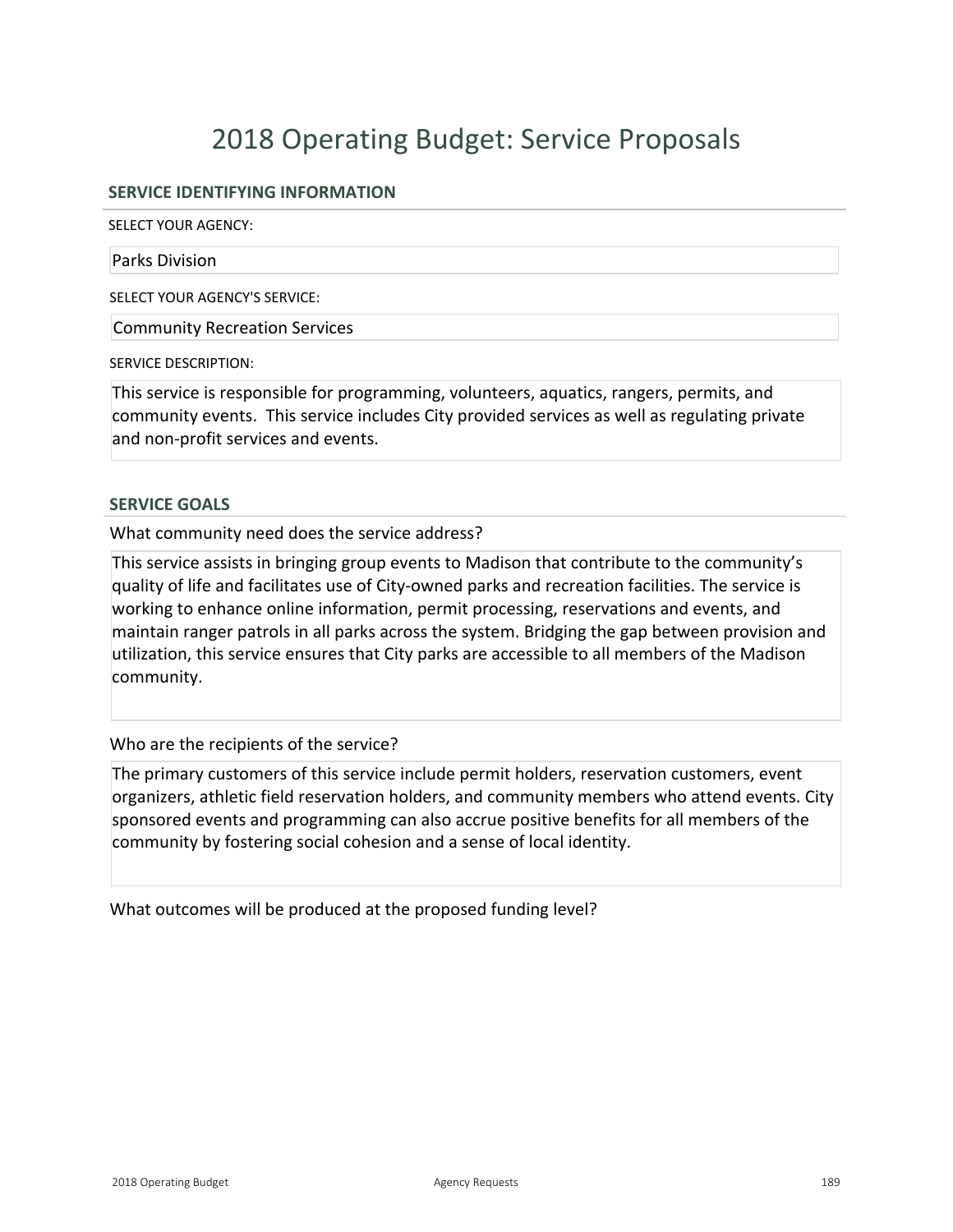## **OUTCOME 1: Serve 65,000 visitors to the Goodman Pool**

This outcome is a measure of the usage of the Goodman Municipal Pool. Pool programs such as the Waves swim team, swim lessons, and events will be measured as a part of this outcome.

**OUTCOME 2: Grow shelter and athletic field reservations and use permits by 2% in 2018.**  This is a broad outcome that covers dog, disc golf, and lake access permits. It also includes shelter and athletic field reservations. This outcome is designed to measure the Division's success at outpacing population growth for shelter and permits users. This requires continuous improvement to ensure quality services at affordable rates.

## What strategies are planned for 2018 to advance the stated outcomes?

These outcomes require coordination across the Division and significant efforts to effectively communicate and market opportunities to the public. This work requires consistent agency wide communication and responsiveness. Strategies used to ensure responsiveness include customer satisfaction surveys and focus groups. Additionally, staff will continue to develop tools to ensure equitable access to services for all members of our community.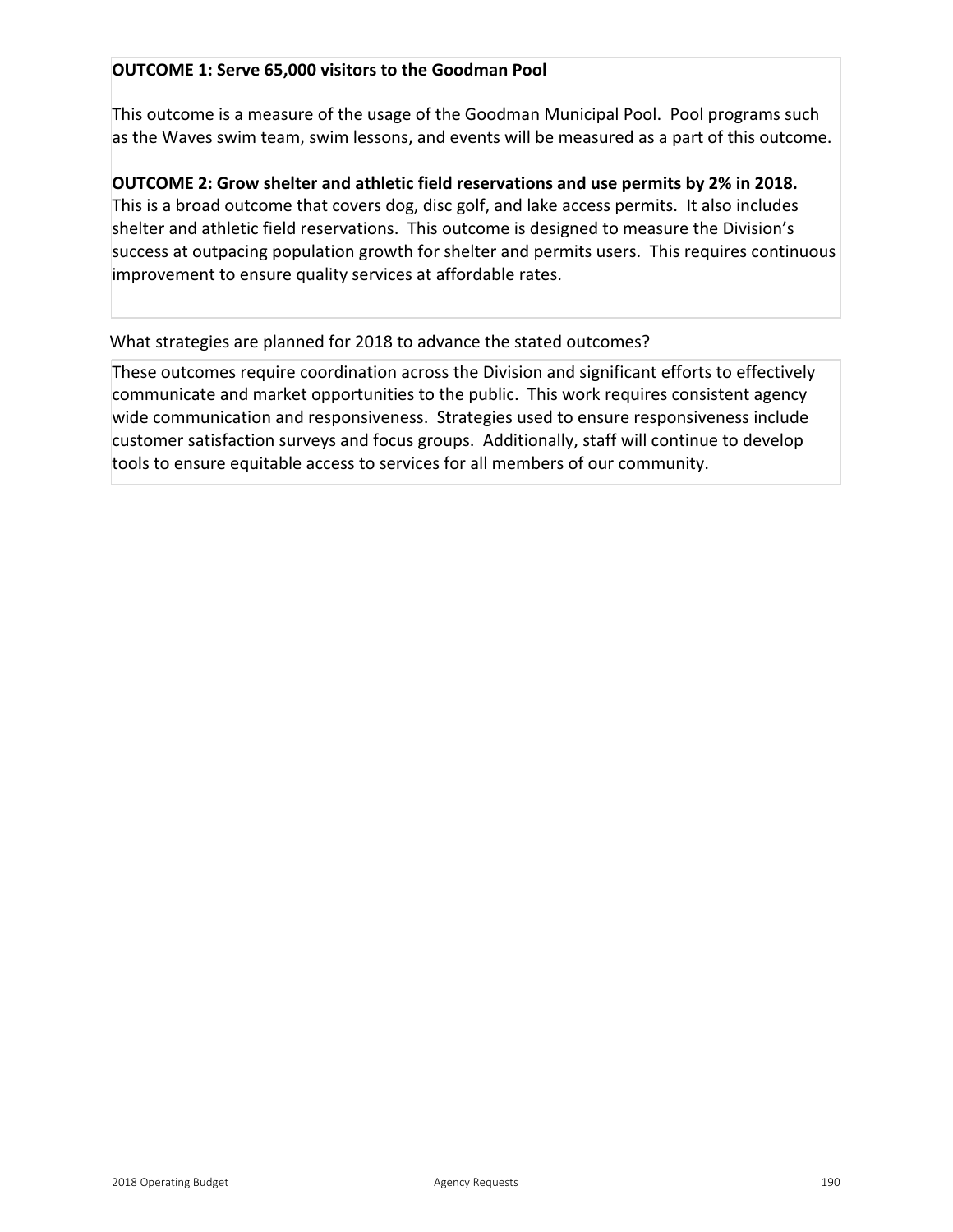## **SERVICE IDENTIFYING INFORMATION**

SELECT YOUR AGENCY:

#### Parks Division

SELECT YOUR AGENCY'S SERVICE:

Olbrich Botanical Gardens

SERVICE DESCRIPTION:

This service oversees all operations at Olbrich Botanical Gardens. The City works in partnership with the Olbrich Botanical Society to provide a well maintained facility that includes 16 acres of gardens and a diverse array of educational programming. Olbrich Gardens is consistently rated as a top tourist destination in Madison.

#### **SERVICE GOALS**

What community need does the service address?

Olbrich's mission is to enrich life by nourishing and sharing the beauty of gardens, the joy of gardening, the knowledge of plants, and the diversity of our world. Olbrich Botanical Gardens is dedicated to the creation, conservation, and interpretation of gardens and plant collections hardy to the American Midwest or native to the world's tropical forests for study, enjoyment and public benefit. As a globally renowned tourist destination, the service also supports local businesses in the surrounding neighborhoods. The Garden's focus on educational programming reaches a diverse audience and spreads important knowledge regarding climate change mitigation and sustainable practices.

Who are the recipients of the service?

Recipients of the service include all City of Madison residents and visitors. Olbrich Botanical Gardens is a place where gardens, facilities and programs serve people of all ages, abilities, incomes and backgrounds.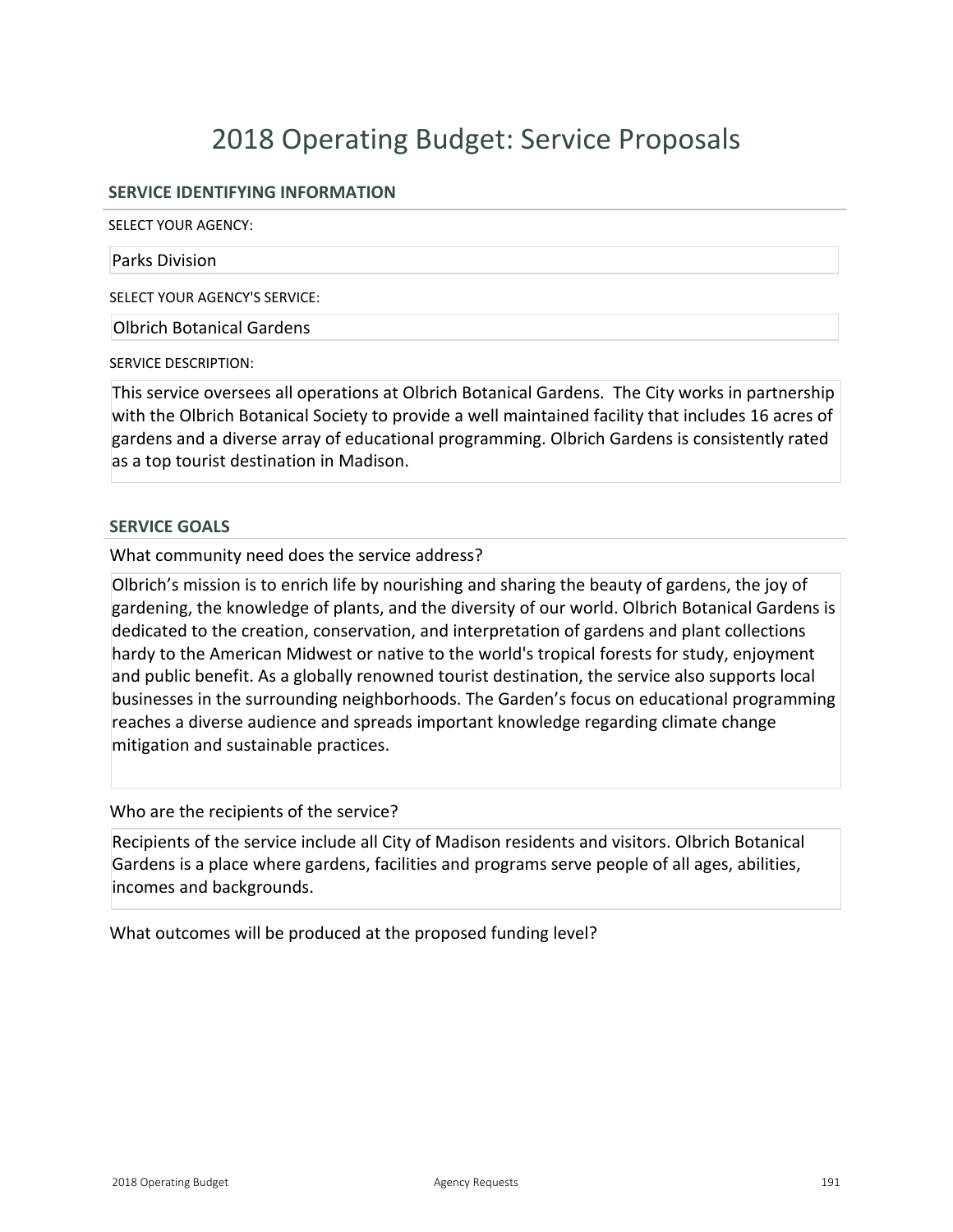## **OUTCOME 1: Serve 285,000 garden visitors in 2018.**

Visitor census data is a core outcome for public museums and gardens, such as Olbrich. This outcome relates directly to Olbrich's mission by measuring the number of people who are able to enjoy and be nourished by the beauty of the gardens. This number includes the majority of visitors to the Gardens in a year. This visitor count is conservative as it does not include visitors to the Gardens before 9 AM or after 4 PM unless they are part of a pre-registered event (e.g. wedding).

## **OUTCOME 2: Serve 12,500 people in educational programs.**

This outcome relates directly to Olbrich's mission by measuring the number of people participating in educational programs that expand their knowledge of gardens and sustainability. This outcome measure is limited by space constraints of the current space at the Gardens. The expansion will provide opportunities to expand these programs.

What strategies are planned for 2018 to advance the stated outcomes?

Olbrich Botanical Gardens will continue to partner with Olbrich Botanical Society to market and promote the Gardens to all residents and visitors. City staff will continue maintaining the high standards of the gardens to ensure the enjoyment of all.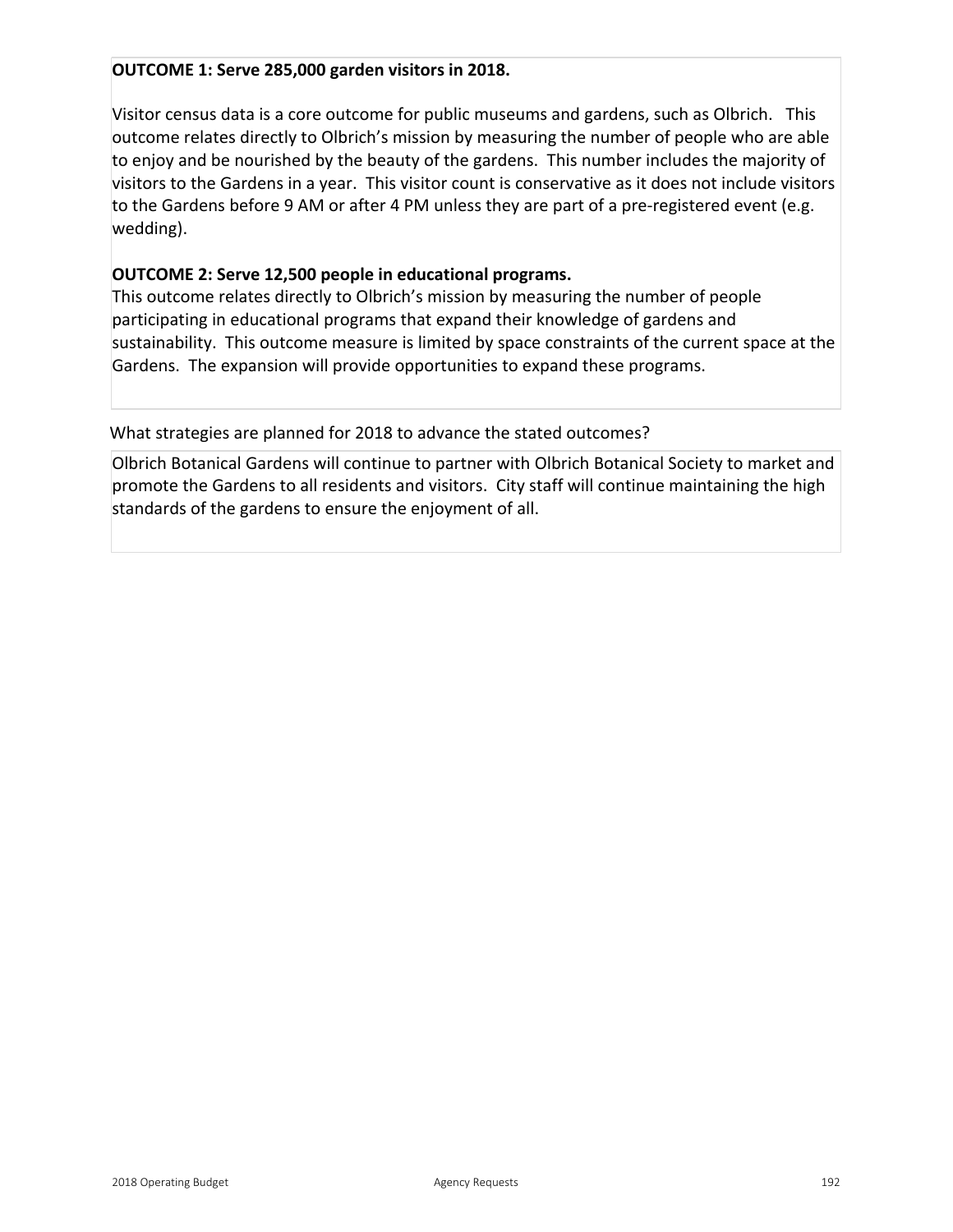## **SERVICE IDENTIFYING INFORMATION**

SELECT YOUR AGENCY:

#### Parks Division

SELECT YOUR AGENCY'S SERVICE:

Park Maintenance and Forestry

SERVICE DESCRIPTION:

This service is responsible for the maintenance of all park facilities, open spaces and parkland, and dog parks and disc golf courses. This service includes General Park Maintenance, Facilities Maintenance, Conservation Park Maintenance, Mall/Concourse Park Maintenance, Parks Construction and the operation of the Forest Hill Cemetery.

#### **SERVICE GOALS**

What community need does the service address?

This service provides all Madison residents with access to a safe and wellmaintained system of parks, recreation areas, green spaces, and public shorelines. The service also works to preserve and expand the city's urban forest through a systemic approach to tree maintenance, planting, and natural land area management. A focus on sustainability ensures that both current and future residents of Madison will have an opportunity to enjoy the recreational resources that this service provides.

Who are the recipients of the service?

All City of Madison residents and visitors. A large number of residents visit parks each year for a variety of community and recreational activities. All residents benefit from the environmental benefits of a robust park system and urban forest.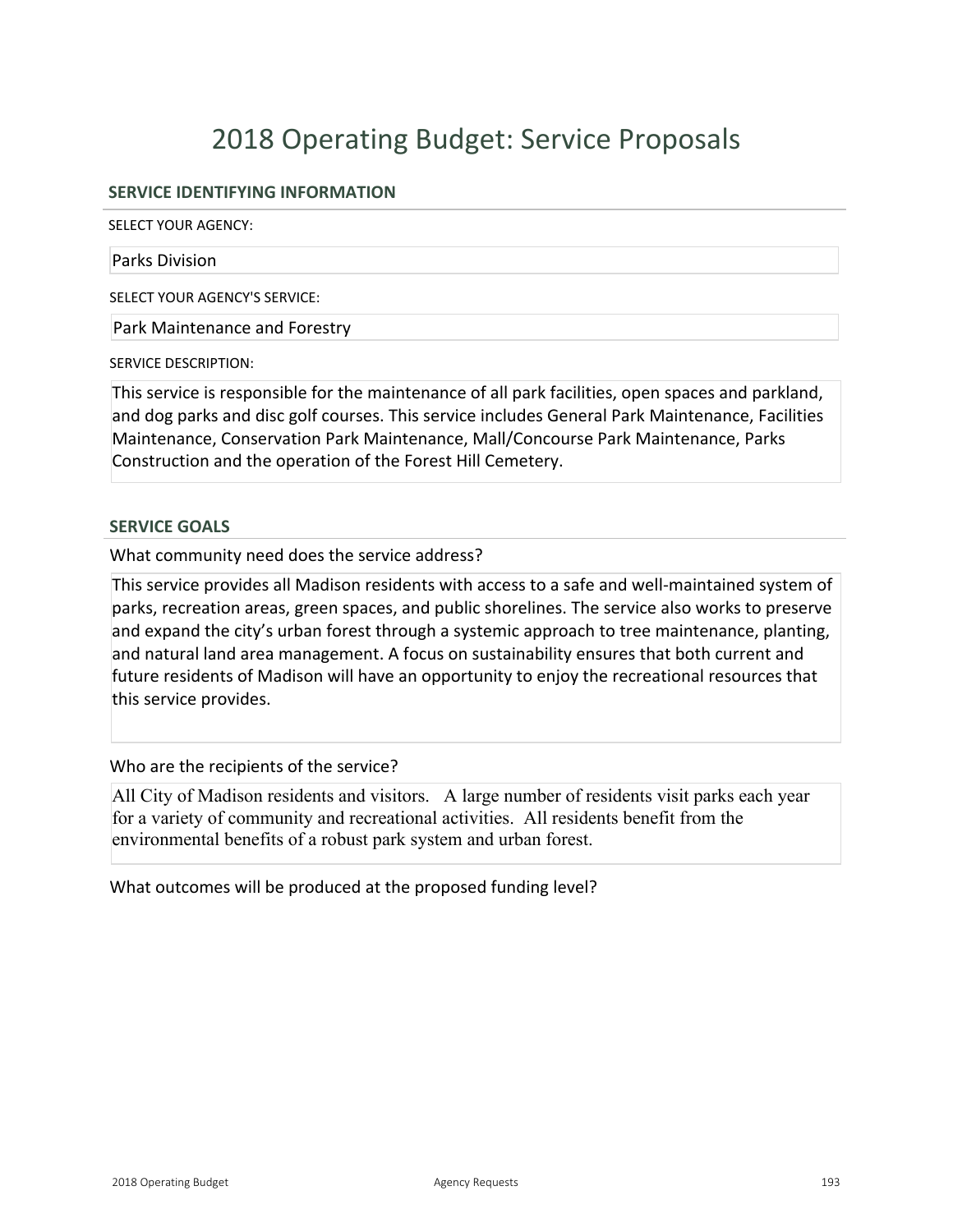## **OUTCOME 1: Continue development of land and facility management standards**

The Board of Park Commissioners recently adopted an update to the Division's Land Management Plan that clearly establishes a number of goals. Parks staff will work to establish land management maps and an evaluation tool in 2018. The goal is to have 50% of park lands categorized and evaluated in 2018, with all remaining land completed by 2020. Additionally, Parks staff will continue development of playground and facility maintenance schedules and work plans.

## **OUTCOME 2: Emphasize continued implementation of the EAB Mitigation Plan**

The EAB Mitigation plan calls for treatment of all healthy trees, expedient removal of all unhealthy ash trees to reduce hazards, and expeditious replacement of trees with a focus on species diversity. A successful 2018 will include at least 1,700 removals, 3,200 treatments, and 1,500 replanted trees.

## What strategies are planned for 2018 to advance the stated outcomes?

Parks staff will be working to effectively communicate land management standards to all employees (>200 including seasonal employees) involved in the maintenance of park lands. Parks management will seek input from staff to develop the necessary maps and evaluation tools for this land management plan in an effort to promote a culture that connects to our values of teamwork and continuous improvement. Parks staff will continue working with the EAB Task Force to review progress in mitigating the effects of EAB on our urban forest. This will include a review of removals, treatments, and replanting. Parks staff will be working closely with the Urban Forestry Task Force to review best practices to promote a healthy and diverse urban forest.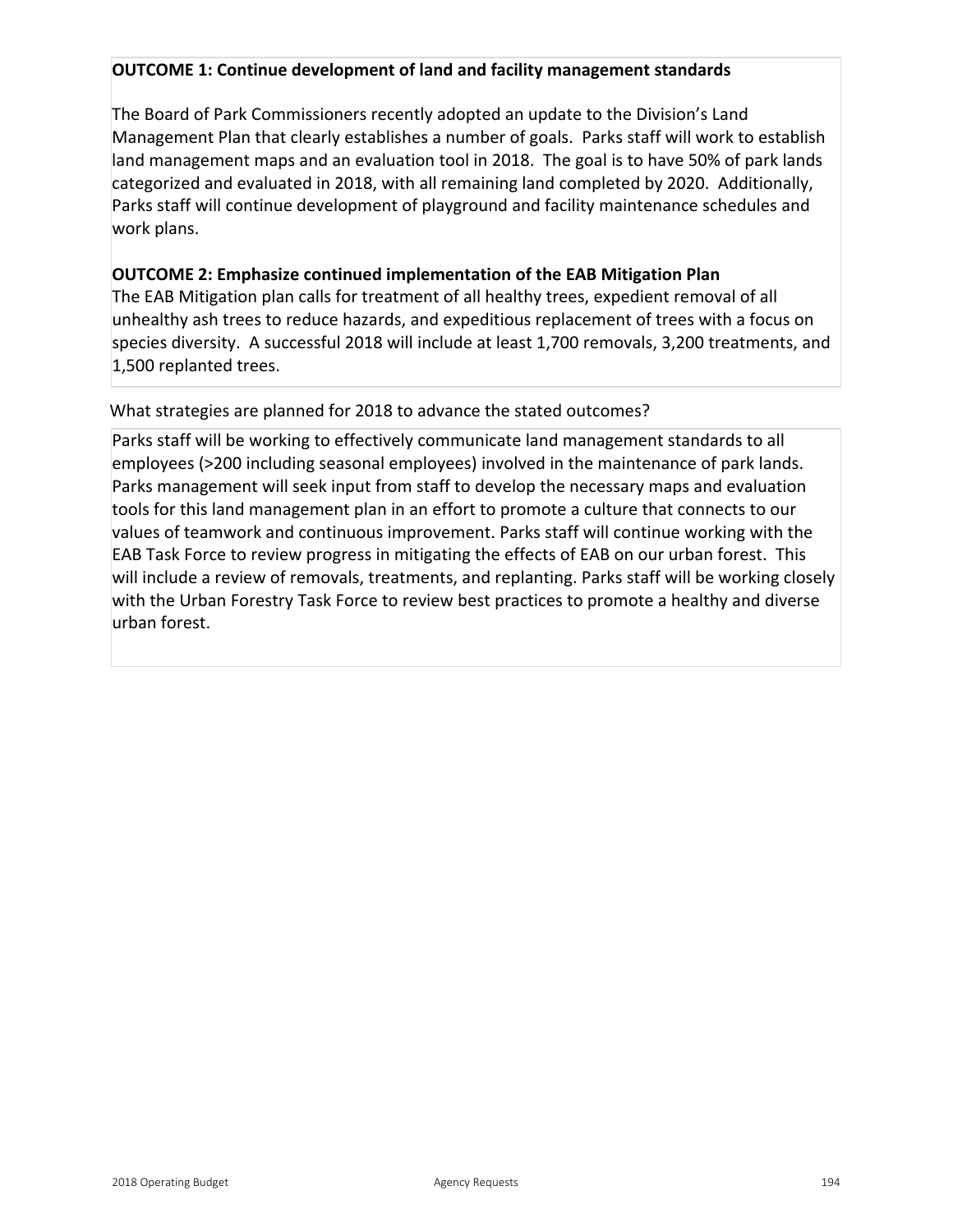## **SERVICE IDENTIFYING INFORMATION**

SELECT YOUR AGENCY:

#### Parks Division

SELECT YOUR AGENCY'S SERVICE:

Planning and Development

SERVICE DESCRIPTION:

This service is responsible for all park planning, design and construction of park improvements for over 6,000 acres of parks and open space in the City's park system. This includes developing the Capital Improvement Program for the parks system, assessing and managing park impact fees on new residential development, maintaining data on park inventory, and preparing the five-year Park and Open Space Plan that is required by the Wisconsin Department of Natural Resources.

#### **SERVICE GOALS**

What community need does the service address?

This service is responsible for planning, designing and managing the construction of the City's respective parks and facilities. Planning and Development works interactively with City residents by gathering community input to inform the planning and design process which is used for capital improvements. This service also ensures that City parks achieve planning objectives and sustainability goals to meet current and future recreational needs, in addition to the operational needs of the Parks Division.

Who are the recipients of the service?

All City of Madison residents, visitors to the parks, and Parks Division employees are the recipients of this service.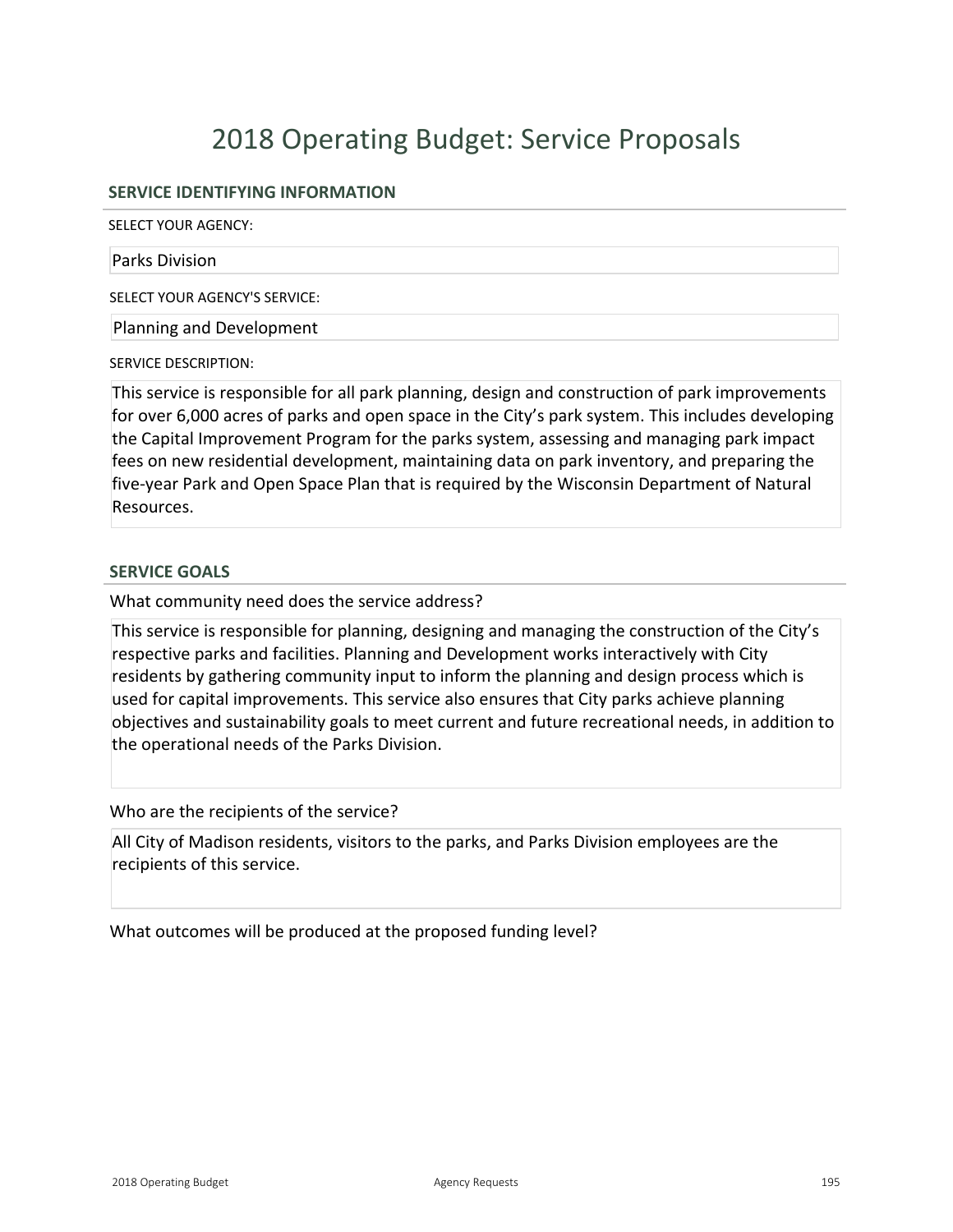## **OUTCOME 1: Complete 75+ Capital Projects in 2018**

The 2018 CIP will provide for approximately \$14 M in capital improvements for new and existing parks facilities, including shelters, maintenance facilities, boat launches, Forest Hill Cemetery, playgrounds, paving, and other park development and improvement projects. Staff are involved with the planning, coordination, administration, and completion of these projects that will address necessary infrastructure improvements as well as provide additional amenities within the 270+ park properties throughout the City.

## **OUTCOME 2: Emphasize Continued Implementation of Park Master Plan Policy in 2018**

The Board of Park Commissioners recently adopted a park master plan policy to ensure consistent engagement with the community on park planning efforts. The policy establishes a framework for engagement determined by park classification; in 2018 master plans for approximately 5 neighborhood parks and 2 mini parks are planned, along with continuing work on major master plan initiatives for James Madison Park and Vilas Park. Other park improvements may require completion of park master plans or amendments to incorporate areas for community gardens and off-leash dog parks; implementation of neighborhood plans; and other requests from residents. Engagement with the neighborhood through park planning ensures a successful outcome for a project and is critical to the successful completion of the 2018 CIP.

## What strategies are planned for 2018 to advance the stated outcomes?

To achieve these service outcomes an additional Landscape Architect position with a focus on planning is requested to provide added resources to ensure a robust neighborhood engagement process as part of park master planning efforts and capital project planning and development. (This position can be funded by modifying the % billable to capital for the Planning and Development team and can be accommodated within the current authorized Parks CIP). This position will also assist with development reviews (50% increase in number of reviews since 2012) and coordinate with developers on opportunities to accelerate development of new parks. Leveraging developer resources and required park impact fee payments to complete design and construction of park amenities on a more expedited timeline will reduce general fund support required for these projects. Part of the strategy will include improved utilization of alternative funding sources including impact fees, grant funding, private donations, and volunteer resources. Parks will continue to promote equity in planning and design and continued improvements in public outreach and engagement related to park projects and plans.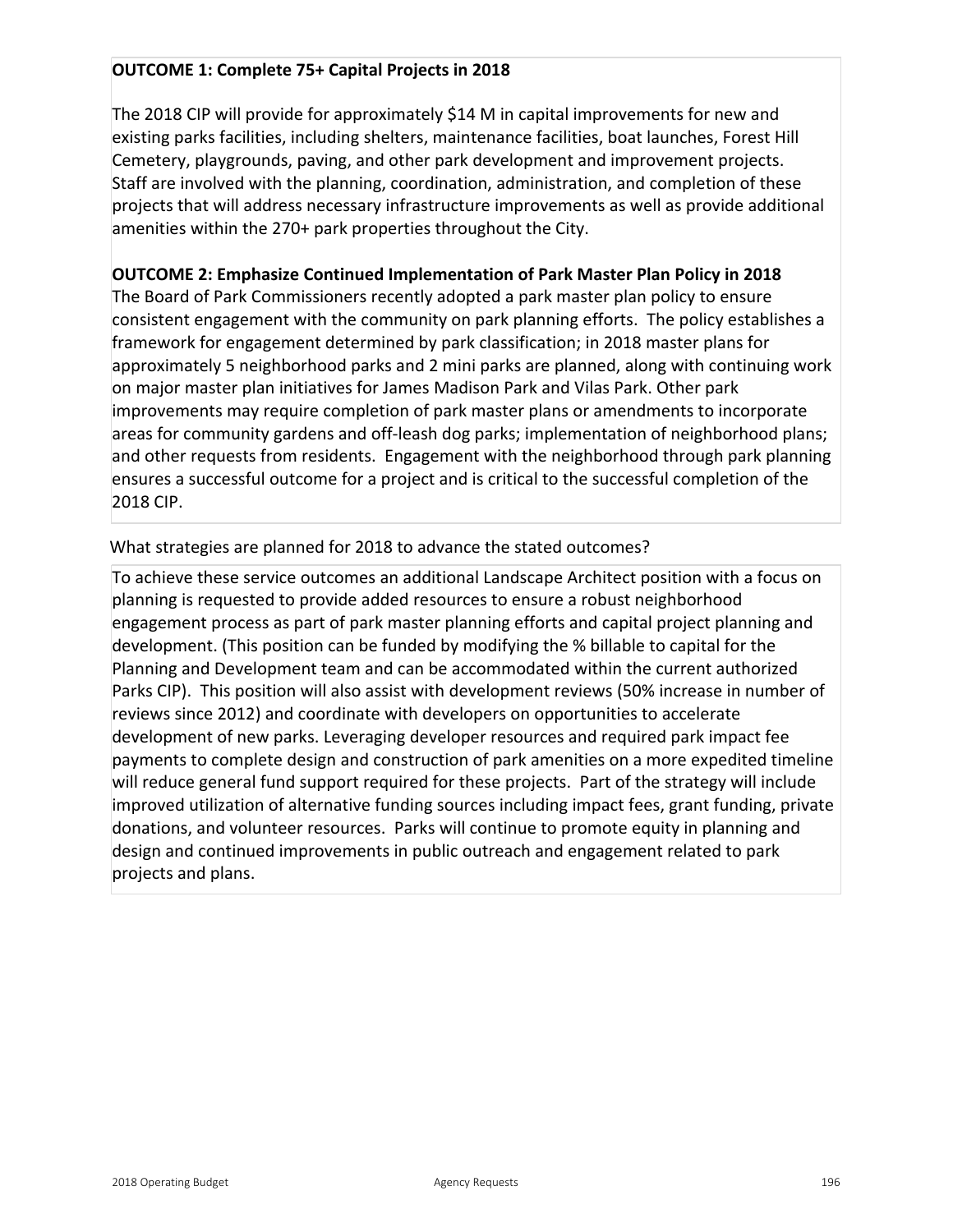## **SERVICE IDENTIFYING INFORMATION**

SELECT YOUR AGENCY:

#### Parks Division

SELECT YOUR AGENCY'S SERVICE:

Warner Park Community Rec Center (WPCRC)

SERVICE DESCRIPTION:

This service oversees operations at Warner Park Community Recreation Center, a 31,750 square foot community recreational facility serving youth, families and senior citizens through a variety of recreation and social services.

#### **SERVICE GOALS**

What community need does the service address?

The WPCRC is a multi-purpose, state of the art public facility for community activities including recreational, educational and cultural programs and events. In addition to providing residents with an affordable location to exercise, the center offers childcare services, senior-oriented programming and a variety of MSCR-run classes for both youth and adults. Having a shared space to congregate strengthens local ties and also provides residents with a sense of empowerment and community identity.

#### Who are the recipients of the service?

The WPCRC is designed to serve all members of the community regardless of age, ability or income. Educational and interactive programming is provided for all ages and ability levels. WPCRC's childcare services allow parents a chance to utilize the centers recreational amenities as well. WPCRC continues to work on building relationships on the Northside to promote the City's goals of equity and inclusion.

#### What outcomes will be produced at the proposed funding level?

#### **OUTCOME 1: Serve 68,000 daily visitors in 2018.**

Providing quality services to visitors is a core component of a successful community center. Visitor census data is a good measure for quantifying this work.

#### **OUTCOME 2: Provide 5,400 facility use reservations in 2018.**

Facility use reservations is a measurable outcome that correlates to the goals of continued outreach and innovative programming for the Center.

What strategies are planned for 2018 to advance the stated outcomes?